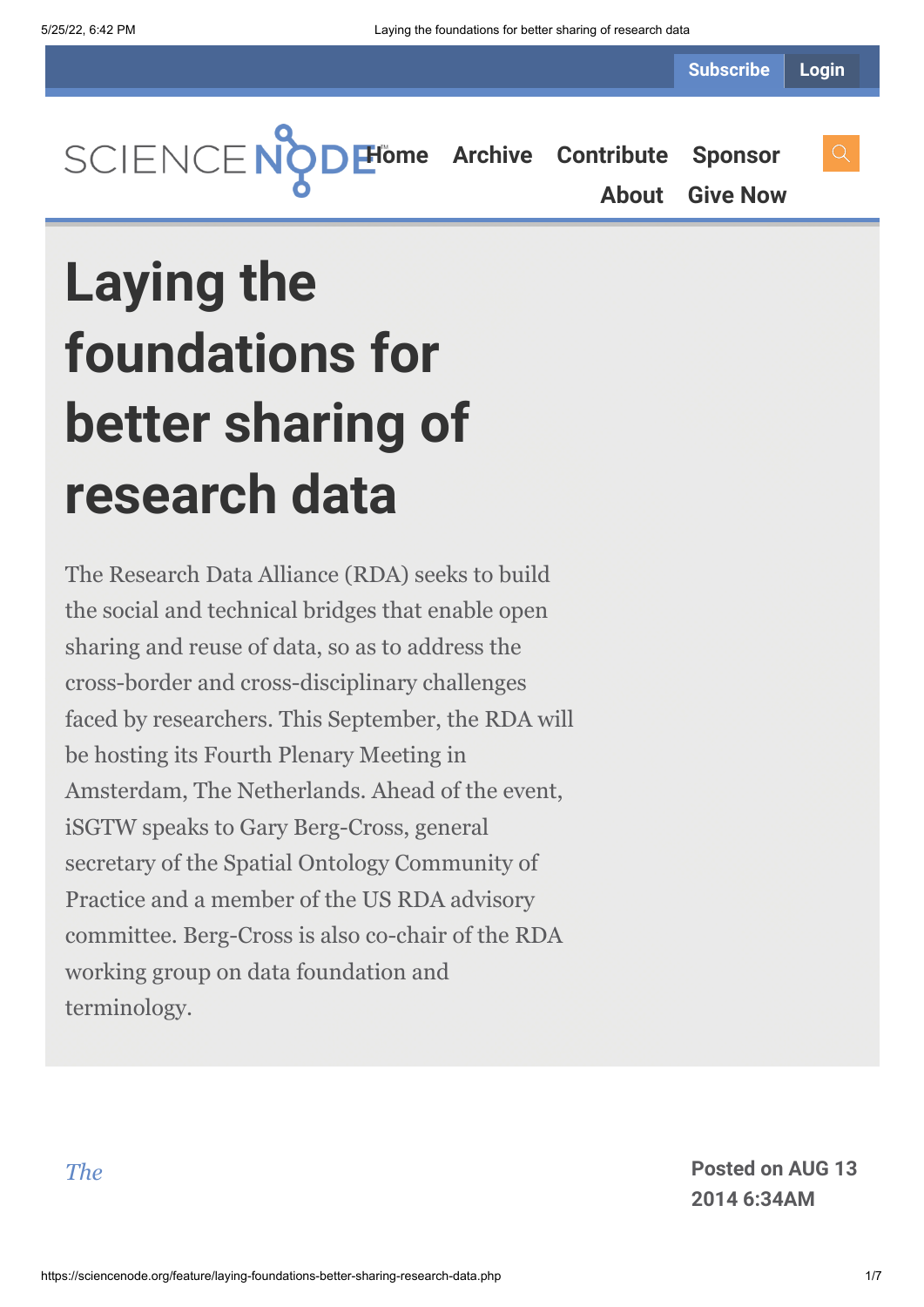

**"***There are just so many reasons why data sharing is important," says Berg-Cross.*

*[Research Data Alliance \(RDA\)s](https://www.rd-alliance.org/)eeks to build the social and technical bridges that enable open sharing and reuse of data, so as to address crossborder and cross-disciplinary challenges faced by researchers. This September, the RDA will be hosting its [Fourth Plenary Meeting](https://www.rd-alliance.org/rda-fourth-plenary-meeting.html)in Amsterdam, The Netherlands. Ahead of the event,* iSGTW *speaks to Gary Berg-Cross, general secretary of [the Spatial Ontology Community of Practice](http://www.socop.org/)and a member of the US advisory committee for RDA. Berg-Cross is also co-chair of the RDA working [group on data foundation and terminology. His](https://www.rd-alliance.org/group/data-foundation-and-terminology-wg.html) fellow co-chairs are Peter Wittenburg of the Max [Planck Institute for Psycholinguistics in Nijmegen,](http://www.mpi.nl/) The Netherlandsand Raphael Ritz of the [Computing Center of the Max Planck Society in](file:///C:/Users/Gary%20Bergcross/Downloads/Computing%20Center%20of%20the%20Max%20Planck%20Society) Garching, Germany.*



**[Andrew Purcell](https://sciencenode.org/author/andrew-purcell.php)** European editor

**Share this story**



 **Republish**

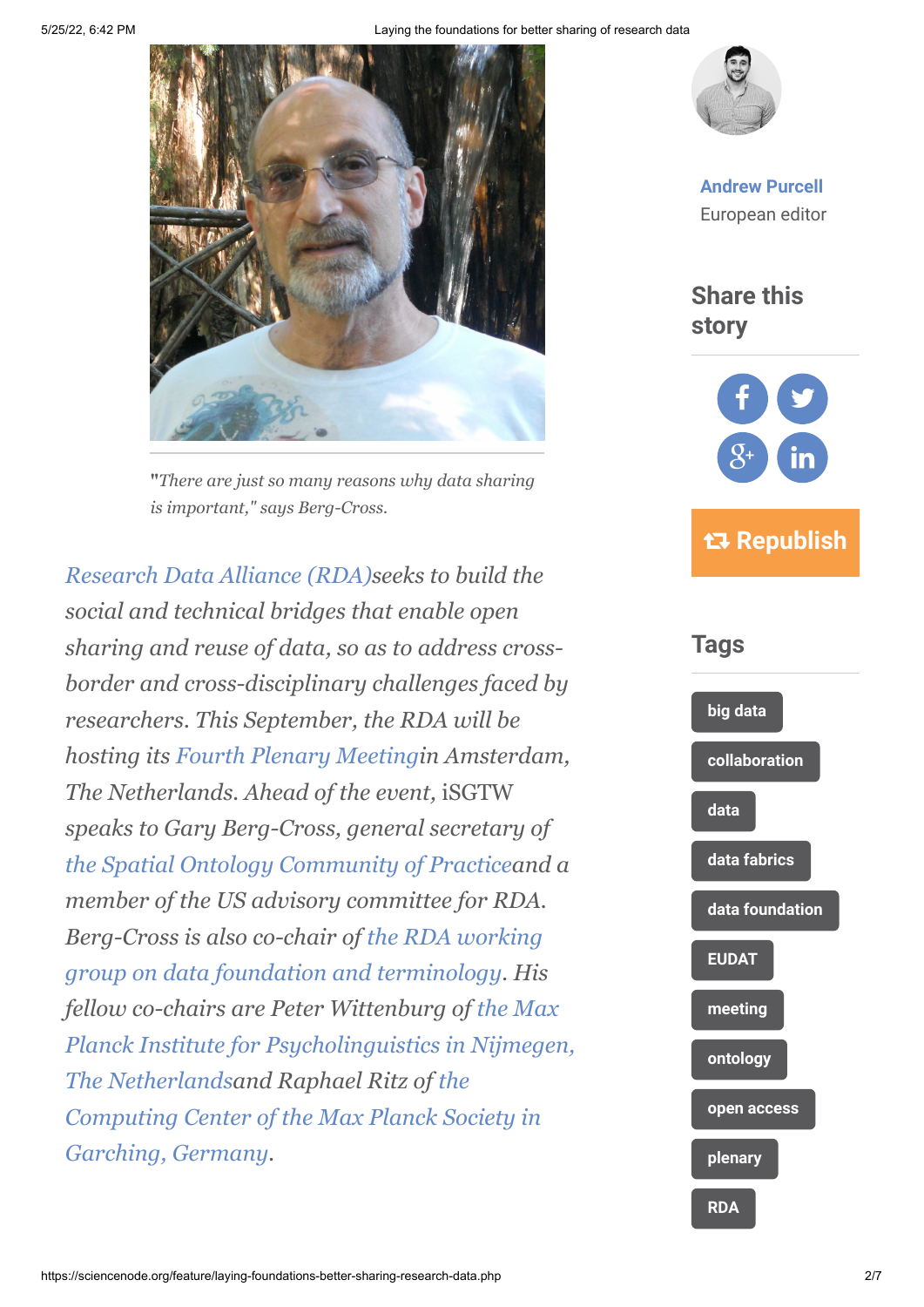### **How do working groups such as your own enable RDA to achieve its goals?**

The working and interest groups are really the heart of the Research Data Alliance and their results will be key to its success. Interest groups are essentially about problem areas people are encountering and working groups are about finding solutions related to particular topics within an 18 month period. The work done by these groups reflects the overall goal of the RDA, which is to achieve open access to and reuse of research data without barriers.

By the time of the plenary meeting in Amsterdam, the first RDA working groups will have been around for roughly 18 months. As such, several of the initial working groups - including the one I cochair - will be ready to present their products. So, it's an exciting time and a next step for the RDA.

### **So, can you tell the** *iSGTW* **readers a little bit more about your working group then?**

Simply put, the goals of our working group on data foundations and terminology are to aid sociotechnical communication within the RDA, between its various working and interest groups, and to stimulate harmonization of basic concepts in the data science domain. We want to facilitate conversation by providing specific definitions of key data management and infrastructure terms and concepts used across different disciplines. Simple misunderstandings about what terms mean can dramatically slow the progress of groups in sharing

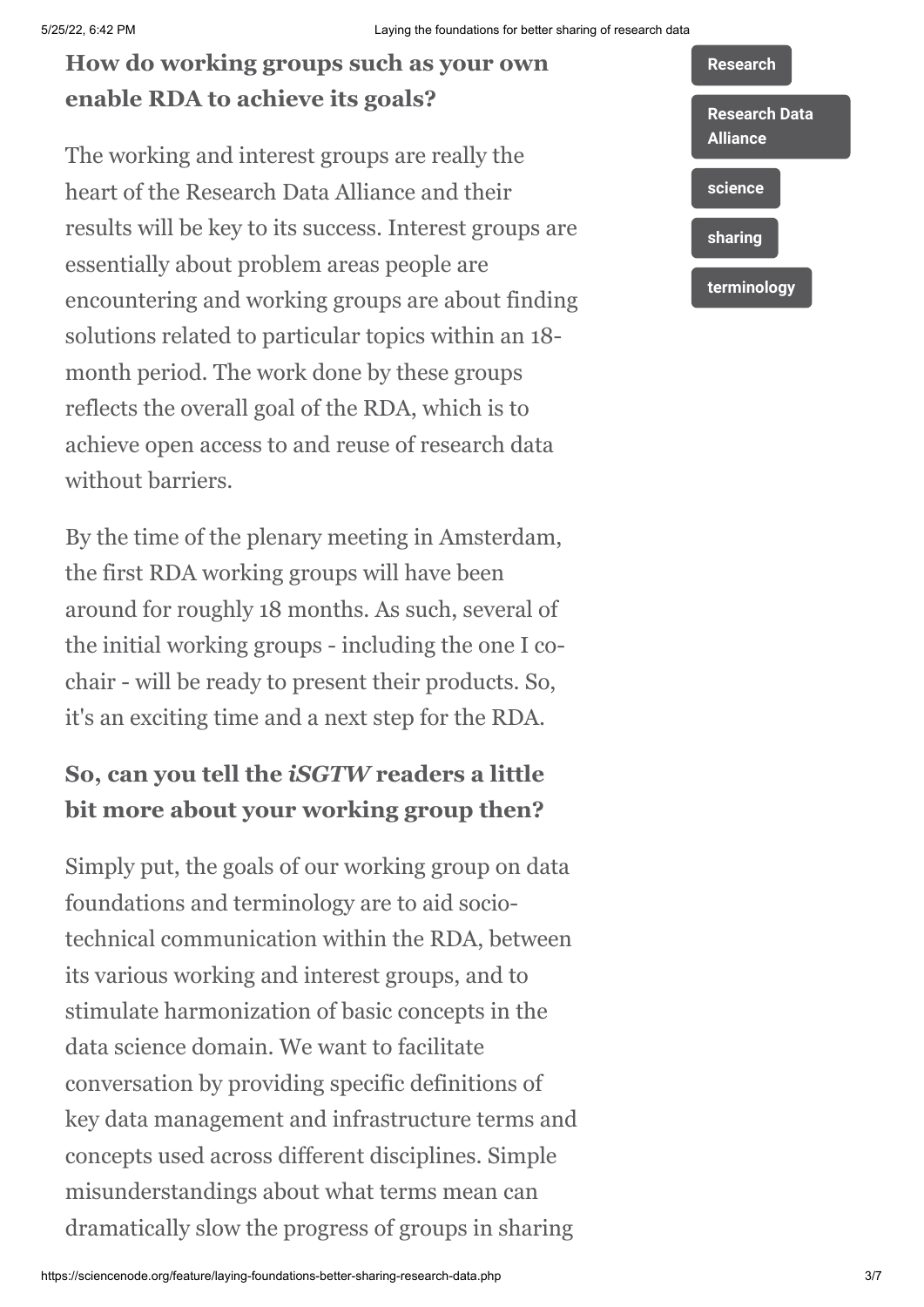and reuse of data, as well as hinder adoption of products. As such, we're developing a common conceptual model made up of these defined terms that we can all coordinate around. This will support conversations between groups, will provide sound practice for the RDA community, and will establish a reference model for broad discussions about how to organize data.

#### **What were the driving factors behind your decision to establish this working group?**

It's vital for sharing and reuse that we are able to properly define the concepts that are emerging in the areas of data science and cyberinfrastructure. There's some existing work in this area that's come out of [the EUDAT data federation project:](http://www.eudat.eu/) they and federation projects such as [DataONE](http://www.dataone.org/) are confronted with the huge heterogeneity of data organizations and have started developing some useful initial conceptualizations to simplify data integration. These have fed into the work we've been doing through the RDA.

## **Why, in your view, is it actually important that researchers share data with one another?**

Sharing and reuse of data is something that's been talked about for a very long time, but modern scientific methods mean that there are some very exciting opportunities today. We're now in the era of big data, which means that there's lots of very collaborative, data-intensive 'big science' going on. This has been spoken about as a new paradigm for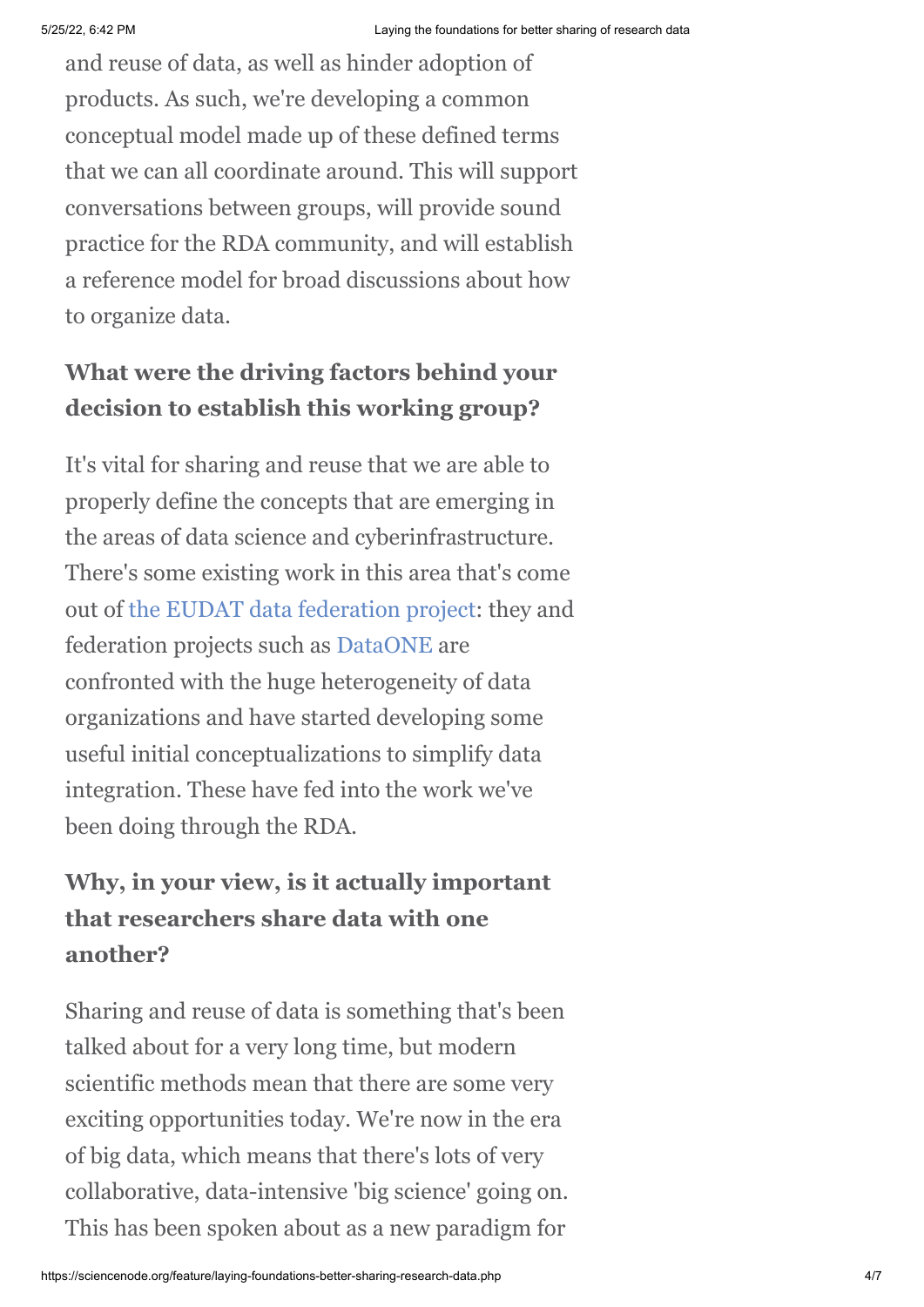science, in which hypothesis-driven science is supplemented with discovery methods working on data. Consequently, the value of data today, especially across disciplines, is greater than ever before - this is true for science, engineering, education, and maybe even commerce, too.

Data sharing is also vital for tackling big issues like climate change that draw on research from a range of fields. Equally, it's important that data is shared and data organizations are harmonized to help train and empower new generations of researchers, to ensure that data-driven research is reproducible, and to protect against scientific misconduct. Also, another good reason is that you don't want data that is expensive to produce to be regenerated unnecessarily. Basically, there are just so many reasons why data sharing is important!

# **As an attendee of the RDA Fourth Plenary Meeting, what are you looking forward to most at the event?**

The event is a tremendously important opportunity for finding out about the community's progress and the status of the products being worked on. It's a wonderful, diverse, and hardworking community that's full of great people and ideas. And there are always fascinating keynote speakers at the events, too. As the RDA events move around the world, one gets a fresh, local perspective on the various issues the RDA is tackling.

Additionally, some of the people I work with are [discussing a new interest group on data 'fabrics' at](https://www.rd-alliance.org/group/data-fabric-ig/case-statement/data-fabric-ig-case-statement.html)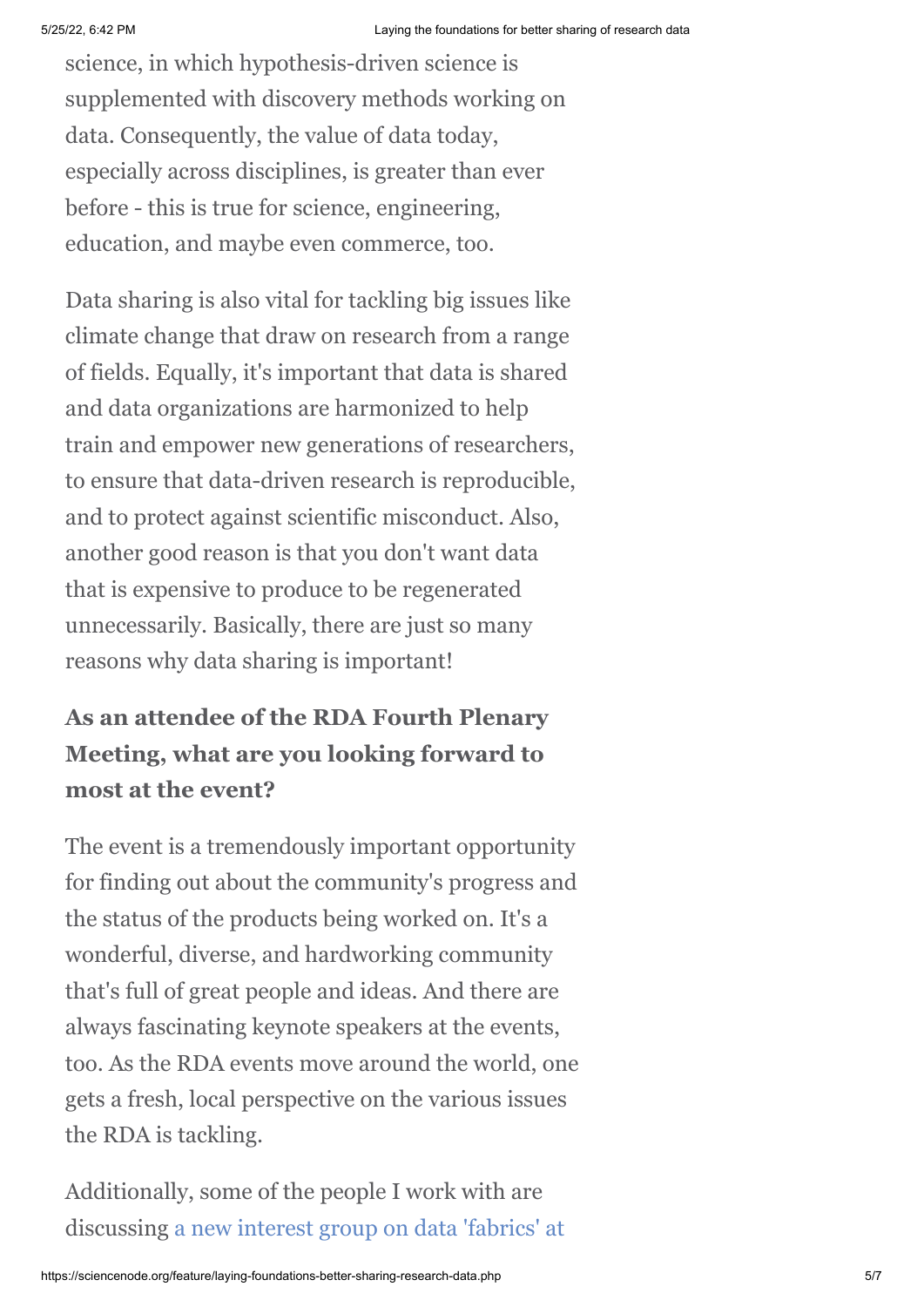[the event. This will be all about having an](https://www.rd-alliance.org/group/data-fabric-ig/case-statement/data-fabric-ig-case-statement.html) integrated vision of how to generate data in a structured and self-documenting way that is compliant with the basic data model we are working on. The goal is to look at how essential components, such as data repositories, registries, and automatic policies can be specified in a more consistent way, so as to facilitate a wide variety of connection patterns. I think it's going to be very exciting!

*The RDA Fourth Plenary Meeting will take place from 22 to 24 September in Amsterdam, The Netherlands. Find out more about the event [here.](https://www.rd-alliance.org/rda-fourth-plenary-meeting.html)*



https://sciencenode.org/feature/laying-foundations-better-sharing-research-data.php 6/7